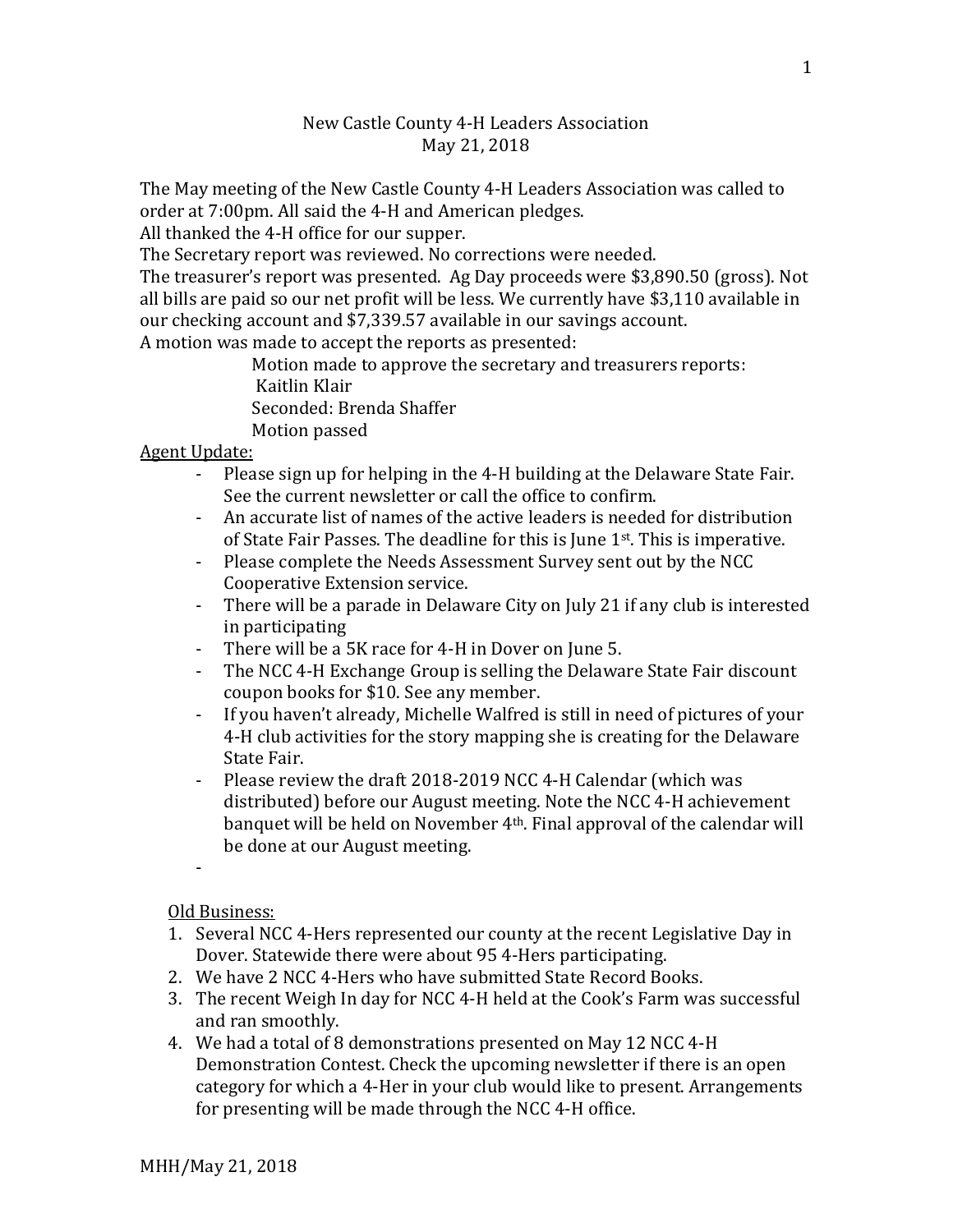- 5. We had no NCC 4-Hers participate in the Lawn Tractor Driver Training.
- 6. At the recent C-3 retreat we had 15 counselors participate in preparation for Newark Day Camp. It was a rainy weekend, but the counselors received great training for their responsibilities this summer.
- 7. The NCC 4-H Links meeting was held on May 8th. The NCC Livestock Show is on June 9th. Please consider helping, as this is the Links only fundraiser for scholarships.
- 8. Ag Day 2018 was a success. Thanks to everyone who helped in any way. All felt there was a record crowd. Many of the 4-H clubs who participated stated they had a very successful day promoting 4-H to the public.

Brenda Shaffer was thanked for her tireless efforts in organizing the day and the leader bunch.

Suggested improvements for the Ag Day Booth were brainstormed:

- -Pickles
- -Relish
- -Plastic grocery bags for large orders
- -Pretzels
- -Baked Chips

-Larger pre-made pricing signage

- -Better sign to explain the Meal Deal
- Engage Chris Clover to walk around promoting 4-H and our booth.

## New Business:

- 9. There will be a Livestock Judging Contest at the Delaware State Fairgrounds on the evening of June  $8<sup>th</sup>$  at 6:00 pm. This is the state contest qualifier.
- 10. June 9th in the date of the NCC 4-H Livestock Show at the Delaware State Fairgrounds.
- 11. State 4-H Camps are full. They are still in need of a Camp Nurse for first week. A stipend is available for the nurse services.
- 12. There are 15 girls enrolled for the upcoming STEM camp to be held on June 18-22.
- 13. The NCC 4-H Exchange group is getting ready for the arrival of the group from Montana from June 23-30.
- 14. Newark Day Camp enrollment is up 25% and is closed for registration.
- 15. Applications for State Teen Council positions will be accepted until June 29. 4-Hers aged 14 and up as of January 1 should consider applying for these statewide 4-H ambassadorships.
- 16. The Annual 4-H Cow Camp will be held on the Delaware State Fairgrounds the weekend of June 30-July 1. You do not need a cow to participate.
- 17. Delaware 4-H Youth in Action Award applications are due by July 1.
- 18. 4-H Environmental Camp will be held at Mallard Lodge July 5-7. Enrollment is full.
- 19. July 9th is the first day of set up for the 4-H building at the 2018 Delaware State Fair. Able-bodied helpers are needed.
- 20. There will be a tractor driver training at Hoobers in Seaford, DE on July 11.